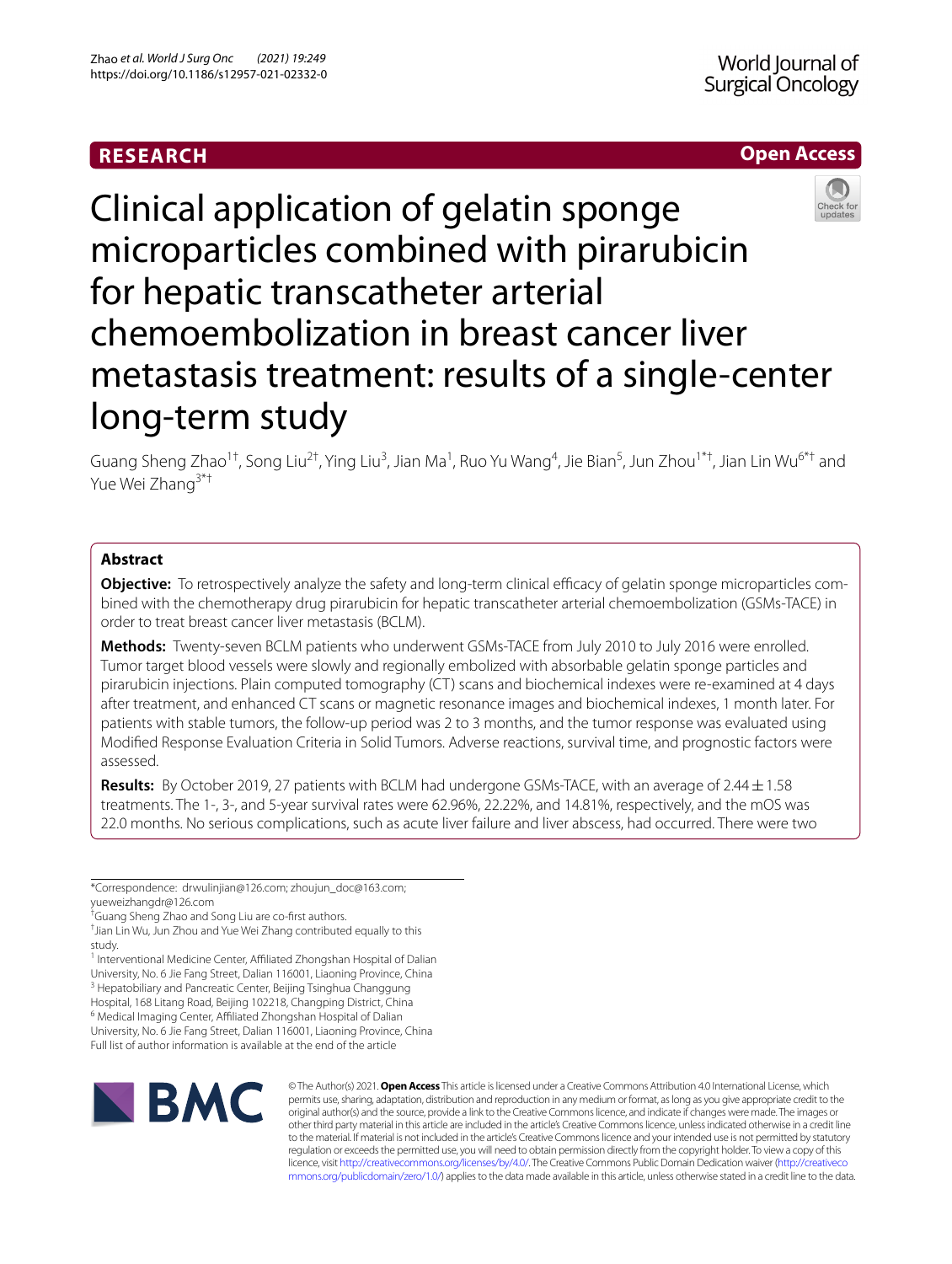cases of acute cholecystitis that recovered after symptomatic treatment. Multivariate analysis of the prognosis showed that the primary tumor size, number of metastatic lymph nodes, estrogen receptor/progesterone receptor (ER/PR) status, and time to postoperative liver metastasis and combination therapy were statistically signifcant.

**Conclusions:** The overall prognosis of BCLM was poor. GSMs-TACE was safe and efective for BCLM treatment and could prolong the median survival time of patients. Therefore, it is worthy of widespread clinical application.

**Keywords:** Breast tumor, Liver metastasis, TACE, Gelatin sponge microparticles, Efficacy

# **Introduction**

Breast cancer is the most common type of malignant tumor in women, with  $\sim$  50% of patients experiencing local recurrence or distant metastasis after surgical resection. Approximately, 50% of these patients have liver metastasis, and 5–12% of these patients relapse after surgical resection and systemic chemotherapy [[1](#page-6-0)]. The prognosis of breast cancer liver metastasis (BCLM) is very poor (median overall survival (mOS), 18–24 months), and it is even worse in patients in whom chemotherapy fails [[2](#page-6-1), [3](#page-6-2)]. As a means of local treatment, the mOS can reach up to 47 months after transcatheter arterial chemoembolization (TACE) for BCLM [[4\]](#page-6-3). Gelatin sponge microparticles for hepatic transcatheter arterial chemoembolization (GSMs-TACE) is a TACE technique involving the use of absorbable gelatin sponge particles. Previous studies have shown the efficacy and safety of GSMs-TACE in the treatment of primary liver cancer and liver metastasis of colorectal cancer [[5](#page-7-0)–[7\]](#page-7-1). In this study, we retrospectively analyzed the feasibility and long-term clinical efficacy of GSMs-TACE in 27 BCLM patients.

# **Materials and methods**

### **Case selection**

The inclusion criteria were as follows: (i) younger than 80 years of age; (ii) confrmed diagnosis of BCLM; (iii) failure of frst-line chemotherapy, inability to undergo surgical resection, or refusal to undergo surgery; (iv) liver function classifed as Child Pugh A-B and a liver tumor volume less than two-thirds of the total liver volume; (v) previous disease progression after chemotherapy, intolerance to current chemotherapy, or refusal of systemic chemotherapy; (vi) expected survival period of more than 3 months; and (vii) having signed the informed consent form and agreed in writing to voluntarily participate in this study.

The exclusion criteria were as follows: (i) allergy to contrast agents or chemotherapy drugs; (ii) signifcant heart, kidney, or brain dysfunction or liver function classifed as Child Pugh C; and (iii) physical strength (PS) score greater than 2.

## **GSMs‑TACE technique**

The Seldinger technique was used to routinely puncture the right femoral artery and introduce a RH catheter (5F-RH catheter, Terumo Corp., Japan) for angiography of the coeliac trunk and common hepatic artery. Using preoperative imaging data, we interpreted the DSA imaging results and conducted supplementary angiography of the diaphragmatic artery, superior mesenteric artery, left gastric artery, and other collateral vessels, as necessary, to identify the vessels supplying blood to the tumor. All patients underwent intensive CT and other examinations before surgery to assess the possible tumor supply blood vessels. GSMs (Hanzhou Alicon Pharmaceutical Technology Co., Ltd., China) with diferent diameters and inner diameters were selected according to the imaging manifestations, with two specifcations mainly applied, 150–350 μm and 350–560 μm. A 30–50-mg pirarubicin (Zhejiang Hisun Pharmaceutical Co., Ltd., China) injection was administered. The chemotherapy drug was diluted to approximately 30 ml with 0.9% NaCl, mixed with GSMs to prepare a microparticle suspension, and slowly injected into the tumor blood supply arteries. The criteria suggesting an embolism were as follows: (i) stagnated blood flow in the blood supply vessels of the tumor; and (ii) disappearance of tumor staining in angiography. Routine administration was required after treatment, and acid inhibition, liver protectant, fuid replacement, and symptomatic treatments were administered for 3 to 5 days.

### **Efcacy evaluation and adverse reaction observation**

Non-enhanced computed tomography (CT) scanning was performed at 4 days after the procedure, and then at 1 month, we performed either contrast enhanced CT scanning or magnetic resonance imaging (MRI) in order to assess the size and necrosis within the embolized lesions. CT image processing software was used to estimate the volume of the liver and mass. The biochemical indexes were re-examined at 4 days, 7 days, and 1 month after treatment. Patients in complete response (CR) underwent abdominal enhanced CT/MRI scans at intervals of 2 to 3 months. mRECIST was applied to evaluate the clinical efficacy, observe for tumor progression,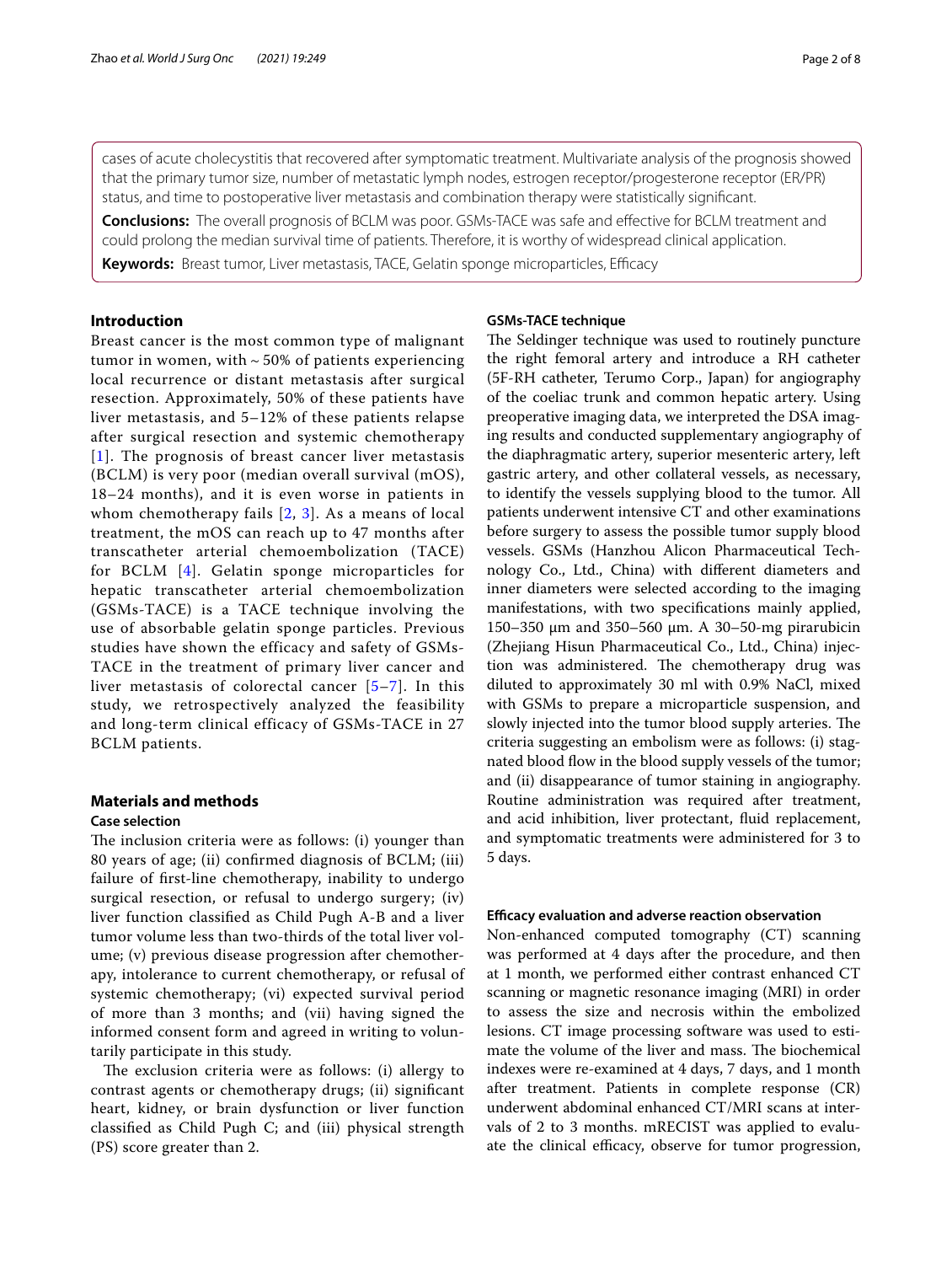comprehensively evaluate the efects of the intervention, and determine whether the patient would need to receive the interventional treatment again. Adverse reactions were observed during the treatment, for which treatments were administered and records were actively updated.

### **Analysis of survival time and prognostic factors**

The survival rates of patients after interventional treatment and the overall survival of patients after liver metastasis were observed and summarized. For the patients who refused interventional treatment or another comprehensive treatment, continuous clinical follow-up was carried out. The cut-off time for follow-up was the death of the patient or the end of the follow-up period. Multivariate analysis of prognosis was carried out after the cut-off date of the follow-up period.

# **Statistical methods**

SPSS 20.0 software was used to analyze the data. Measurement data were expressed as the mean $\pm$ standard deviation ( $\bar{x} \pm s$ ). The *t* test was used for intergroup comparisons of normally distributed data, and the rank-sum test was used for intergroup comparisons of non-normally distributed data. The *r* test was used for intergroup comparisons of enumeration data, the Kaplan–Meier statistical method was used to calculate the survival rate, the log-rank test was used for univariate analysis, and the Cox model was used for multivariate analysis. *P*<0.05 was taken as the level of statistical signifcance.

## **Results**

## **Patient information**

From July 2010 to July 2016, 27 patients with BCLM continuously received GSMs-TACE. All patients were females, with ages ranging from 33 to 79 years, and an average age of  $55.17 \pm 9.06$  years. Sixteen BCLM patients were diagnosed with liver metastasis within 24 months. The time to liver metastasis was 8-96 months (average time, 30.88 months) after surgical resection. All patients were fully informed of the study procedure and signed an informed consent form before surgery. The average number of interventional treatment sessions for the 27 BCLM patients was one to six sessions, with an average of  $2.44 \pm 1.58$  sessions (Table [1\)](#page-2-0).

# **Tumor response after interventional treatment**

Four days after the interventional treatment, nonenhanced CT (NECT) scanning of the abdomen revealed that the tumors showed a uniform distribution, with signifcant low-density necrotic changes. Cellular necrotic changes were observed in some cases. In this study, mRECIST was used to evaluate the tumor response after

<span id="page-2-0"></span>

| Table 1 Baseline characteristics of 27 patients with BCLM |
|-----------------------------------------------------------|

| <b>Clinical features</b>                               | Value                 |
|--------------------------------------------------------|-----------------------|
| Average age (years) (range)                            | 55.17±9.06 (33-79)    |
| 60 years                                               | 21                    |
| $\geq$ 60 years                                        | 6                     |
| Menstrual state                                        |                       |
| Premenopausal                                          | 9                     |
| Postmenopausal                                         | 18                    |
| Pathological subtype                                   |                       |
| Invasive ductal carcinoma                              | 26                    |
| Invasive lobular carcinoma                             | 1                     |
| Primary tumor size (cm)                                |                       |
| 2                                                      | 15                    |
| $2 - 5$                                                | 6                     |
| > 5                                                    | 5                     |
| Invasion of chest wall skin                            | $\mathbf{1}$          |
| Axillary metastatic lymph nodes (number)               |                       |
| 0                                                      | 14                    |
| $1 - 34$                                               | 8                     |
| $\geq$ 4                                               | 5                     |
| ER/PR                                                  |                       |
| $^+$                                                   | 18                    |
|                                                        | 9                     |
| Her-2                                                  |                       |
| $+$                                                    | 15                    |
|                                                        | 12                    |
| Time to postoperative liver metastasis (months)        |                       |
| < 24                                                   | 16                    |
| $\geq$ 24                                              | 11                    |
| Intrahepatic lesions (number)                          |                       |
| Single                                                 | 5                     |
| Multiple                                               | 22                    |
| Intrahepatic lesion size (cm)                          |                       |
| 3                                                      | 3                     |
| $\geq 3$                                               | 24                    |
| Whether combination therapy was adopted                |                       |
| Yes                                                    | 18                    |
| <b>No</b>                                              | 9                     |
| Whether complicated by extrahepatic metastasis         |                       |
| Yes                                                    | 16                    |
| No                                                     | 11                    |
| Number of interventional treatment sessions<br>(range) | $2.44 \pm 1.58$ (1-6) |

*ER/PR* estrogen receptor/progesterone receptor

interventional treatment. One month after the interventional treatment, the CR and objective response rate (ORR) were 25.93% and 74.07%, respectively, and the disease control rate (DCR) reached 96.30%. The interventional treatment scheme and imaging follow-up of typical cases are shown in Fig. [1](#page-3-0) (Table [2\)](#page-3-1).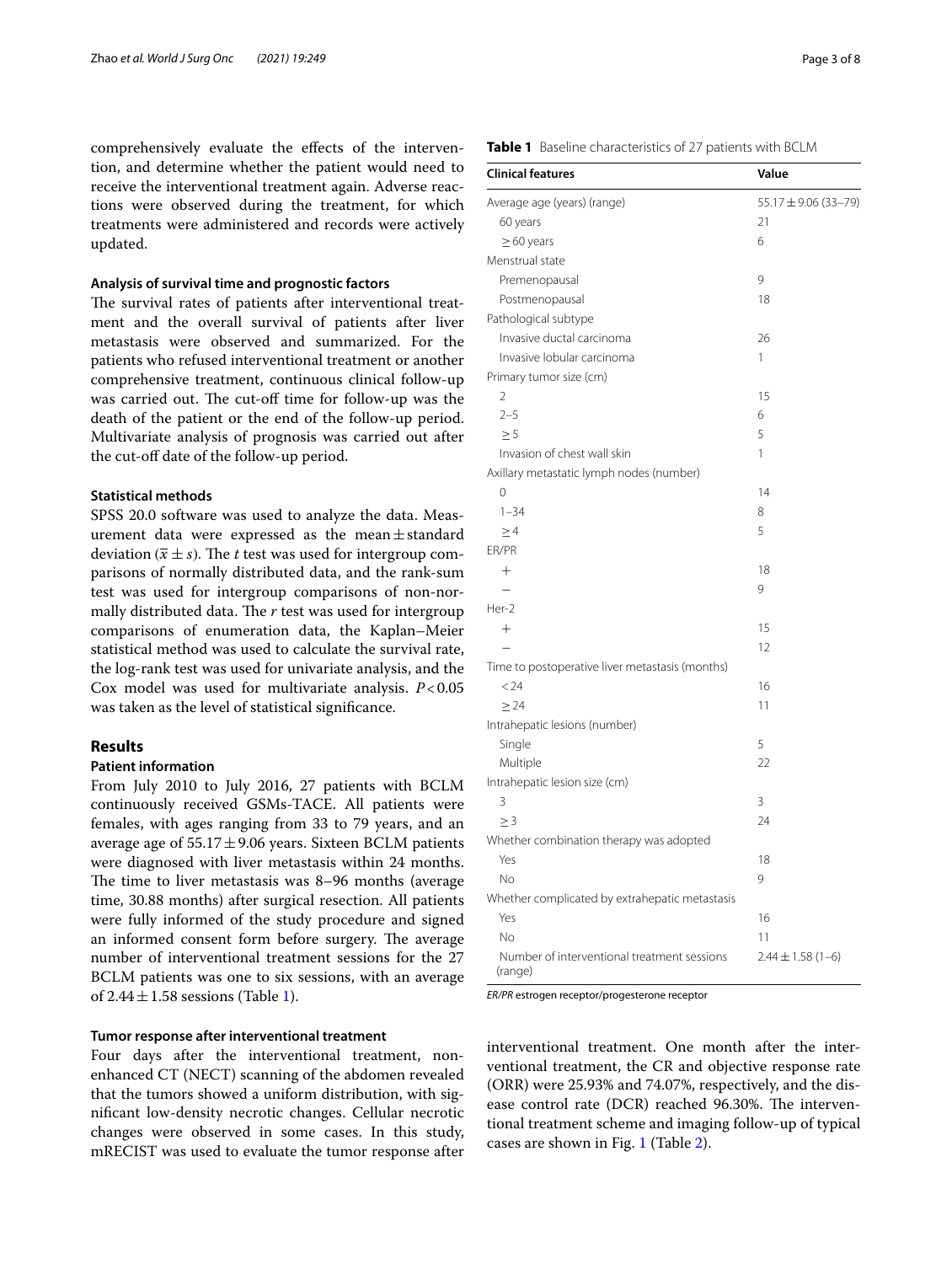# **Survival time and survival curve**

In October 2019, the follow-up period was 2–111 months (average time, 26.06 months). The 1-, 3-, and 5-year survival rates were 62.96%, 22.22%, and

14.81%, respectively, and the mOS was 22 months. The mOS after liver metastasis was 23 months (Table [3](#page-3-2) and Fig. [2\)](#page-4-0).



<span id="page-3-1"></span><span id="page-3-0"></span>

| <b>Table 2</b> Tumor response after GSMs-TACE treatment (n, %) |  |           |           |          |        |                |                |  |  |
|----------------------------------------------------------------|--|-----------|-----------|----------|--------|----------------|----------------|--|--|
| Post-operation                                                 |  | CR (%)    | PR (%)    | SD (%)   | PD (%) | <b>ORR (%)</b> | <b>DCR</b> (%) |  |  |
| month                                                          |  | 7 (25.93) | 3 (48.15) | 6(22.22) | (3.70) | 20 (74.07)     | 26 (96.30)     |  |  |

<span id="page-3-2"></span>

| <b>Table 3</b> Survival time |
|------------------------------|
|------------------------------|

| 1-year survival rate |       | 3-year survival rate |               | 5-year survival rate |       | mOS                         | mOS after metastasis        |  |
|----------------------|-------|----------------------|---------------|----------------------|-------|-----------------------------|-----------------------------|--|
| N                    | $\%$  |                      | $\frac{1}{2}$ | N                    | $\%$  |                             |                             |  |
|                      | 62 96 |                      |               |                      | 14.81 | 22.0 (95% CI 10.789-33.211) | 23.0 (95% CI 16.443-29.557) |  |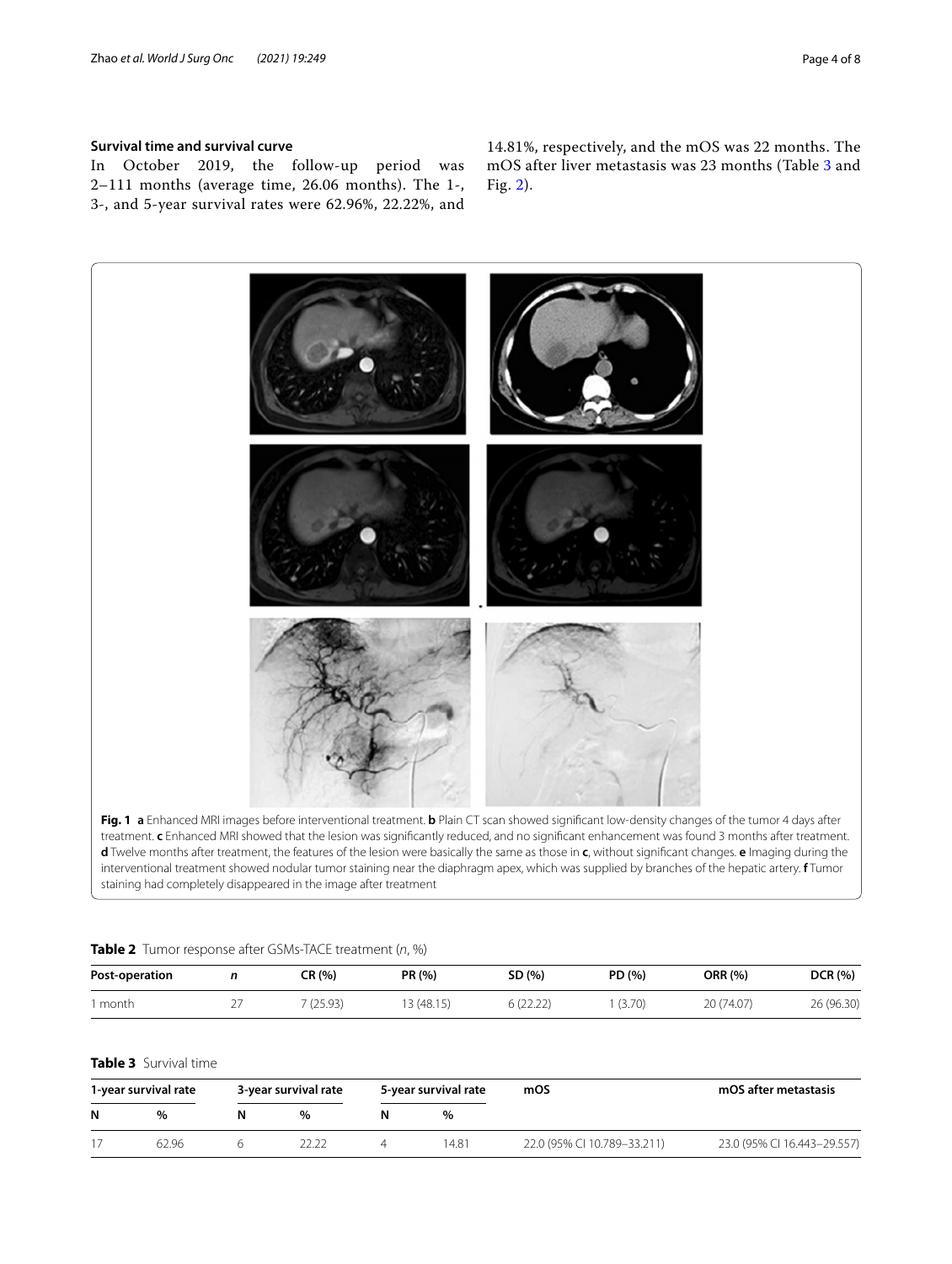

<span id="page-4-1"></span><span id="page-4-0"></span>**Table 4** Change of liver function before and after GSMs-TACE  $(\overline{x} \pm s)$ 

|               | <b>Pre-TACE</b>   | 7 days after TACE | Р     |
|---------------|-------------------|-------------------|-------|
| ALT (U/L)     | $50.70 \pm 16.15$ | $59.33 + 17.53$   | 0.052 |
| AST (U/L)     | $49.41 + 14.27$   | $57.79 + 16.91$   | 0.054 |
| TBIL (umol/L) | $74.53 \pm 10.13$ | $30.63 + 11.58$   | 0.063 |
| $ALB$ (g/L)   | $36.04 \pm 7.23$  | $32.19 \pm 4.06$  | 0.051 |

### **Adverse reactions and complications**

After treatment, 21 patients developed fever, which was considered to be related to tumor necrosis and absorption, and it subsided within 14 days. Upper abdominal pain was reported in 16 cases (59.26%), and nausea and vomiting, in  $10$  cases (37.04%). The reactions were mild and usually relieved within 24 h. All patients had transient liver function damage, and they recovered 7–10 days after liver protection treatment, without any statistically signifcant diference compared with their preoperative conditions. There were two cases of acute cholecystitis due to possible non-target embolization, which was relieved by symptomatic treatment. No serious complications were observed in the study group (Tables [4](#page-4-1) and [5](#page-4-2)).

<span id="page-4-2"></span>

| <b>Table 5</b> Adverse events after GSMs-TACE treatment $(n = 27)$ |  |
|--------------------------------------------------------------------|--|
|--------------------------------------------------------------------|--|

| Level 1 | Level 2 | Level 3 | Level 4 |
|---------|---------|---------|---------|
| 15      | 5       |         |         |
| 13      |         |         |         |
|         |         |         |         |
|         |         |         |         |
| 2       |         |         |         |
|         |         |         |         |
|         |         |         |         |
| 20      | 6       |         |         |
| C       |         |         |         |
|         |         |         |         |

### **Analysis of prognostic factors**

Eleven indexes, including age, menstrual status, primary tumor size, number of metastatic lymph nodes, estrogen receptor/progesterone receptor (ER/PR) status, and number and size of liver metastases, were included in the prognostic factor analysis. Five of these indexes were statistically signifcant according to multivariate analysis, including primary tumor size, number of metastatic lymph nodes, ER/PR status, time to postoperative liver metastasis, and combination therapy  $(Table 6).$  $(Table 6).$  $(Table 6).$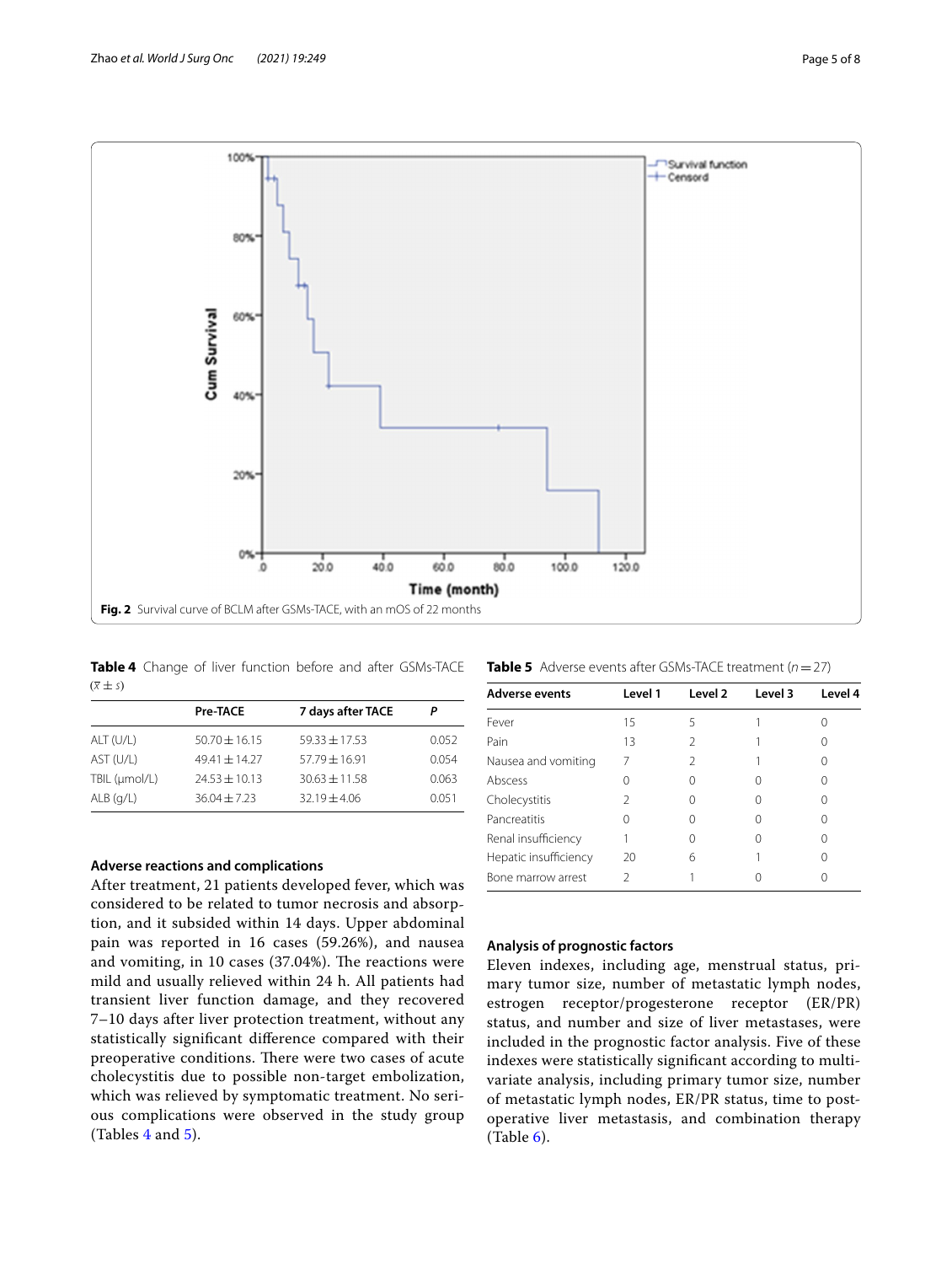# <span id="page-5-0"></span>**Table 6** Analysis of the prognostic factors

| Factor                                               | N            | <b>Single factor</b> |                 |       | <b>Multiple factors</b> |                 |       |
|------------------------------------------------------|--------------|----------------------|-----------------|-------|-------------------------|-----------------|-------|
|                                                      |              | <b>RR</b>            | 95% CI          | P     | <b>RR</b>               | 95% CI          | P     |
| Age                                                  |              |                      |                 |       |                         |                 |       |
| $<$ 60 years                                         | 21           | $\mathbf{1}$         |                 |       | $\mathbf{1}$            |                 |       |
| $\geq$ 60 years                                      | 6            | 1.58                 | $0.957 - 2.164$ | 0.086 | 1.97                    | 1.180-2.668     | 0.059 |
| Menstrual status                                     |              |                      |                 |       |                         |                 |       |
| Premenopausal                                        | 9            |                      |                 |       |                         |                 |       |
| Postmenopausal                                       | 18           | 1.792                | $1.057 - 2.601$ | 0.034 | 1.32                    | $0.847 - 1.809$ | 0.072 |
| Primary tumor size (cm)                              |              |                      |                 |       |                         |                 |       |
| $<$ 2                                                | 15           | $\mathbf{1}$         |                 |       | $\mathbf{1}$            |                 |       |
| $2 - 5$                                              | 6            | 1.675                | $1.011 - 2.917$ | 0.045 | 1.115                   | $0.980 - 3.028$ | 0.021 |
| $\geq 5$                                             | 5            | 2.174                | 1.039-4.632     | 0.037 | 2.538                   | 1.157-4.251     | 0.001 |
| Tumor involving chest wall                           | $\mathbf{1}$ | 3.548                | 1.387-8.171     | 0.040 | 1.478                   | 1.245-1.773     | 0.004 |
| Number of axillary metastatic lymph nodes            |              |                      |                 |       |                         |                 |       |
| $\overline{0}$                                       | 14           | $\mathbf{1}$         |                 |       | $\mathbf{1}$            |                 |       |
| $1 - 3$                                              | 8            | 1.726                | $0.962 - 2.928$ | 0.049 | 1.971                   | 1.939-3.752     | 0.041 |
| $\geq 4$                                             | 5            | 2.279                | 1.062-3.373     | 0.001 | 1.960                   | 1.017-3.758     | 0.037 |
| ER/PR status                                         |              |                      |                 |       |                         |                 |       |
| Positive                                             | 18           | $\mathbf{1}$         |                 |       | $\mathbf{1}$            |                 |       |
| Negative                                             | 9            | 2.120                | 1.204-3.243     | 0.024 | 2.310                   | 1.673-3.554     | 0.000 |
| Her-2 status                                         |              |                      |                 |       |                         |                 |       |
| Positive                                             | 15           | $\mathbf{1}$         |                 |       | $\mathbf{1}$            |                 |       |
| Negative                                             | 12           | 1.490                | 1.245-1.783     | 0.01  | 1.971                   | 1.193-3.255     | 0.150 |
| Time to postoperative liver metasta-<br>sis (months) |              | $\mathbf{1}$         |                 |       | $\mathbf{1}$            |                 |       |
| 24                                                   | 16           |                      |                 |       |                         |                 |       |
| $\geq$ 24                                            | 11           | 1.971                | 1.073-3.578     | 0.028 | 0.561                   | $0.327 - 0.965$ | 0.037 |
| Number of intrahepatic lesions (N)                   |              |                      |                 |       |                         |                 |       |
| Single                                               | 5            | $\mathbf{1}$         |                 |       | $\mathbf{1}$            |                 |       |
| Multiple                                             | 22           | 1.630                | 1.074-3.383     | 0.056 | 1.67                    | 1.243-2.255     | 0.079 |
| Size of intrahepatic lesions (cm)                    |              |                      |                 |       |                         |                 |       |
| $<$ 3                                                | 3            | $\mathbf{1}$         |                 |       | $\mathbf{1}$            |                 |       |
| $\geq 3$                                             | 24           | 1.524                | $0.448 - 2.171$ | 0.012 | 1.822                   | 1.028-3.339     | 0.060 |
| Presence of extrahepatic metastasis                  |              |                      |                 |       |                         |                 |       |
| Yes                                                  | 16           | $\mathbf{1}$         |                 |       | $\mathbf{1}$            |                 |       |
| <b>No</b>                                            | 11           | 1.578                | 1.012-3.654     | 0.001 | 0.258                   | $0.214 - 1.012$ | 0.593 |
| Was combination therapy adopted?                     |              |                      |                 |       |                         |                 |       |
| Yes                                                  | 18           | $\mathbf{1}$         |                 |       | $\mathbf{1}$            |                 |       |
| No                                                   | 9            | 2.275                | 1.462-3.540     | 0.000 | 0.891                   | 0.799-0.993     | 0.037 |

# **Discussion**

TACE has several advantages over systemic chemotherapy [[8\]](#page-7-2). First, this method involves the arterial blood supply of the tumor. It delivers higher concentrations of the chemotherapy drug to tumor cells, rather than all organs of the body, thus eliminating damage caused to them. Second, alongside chemotherapy drugs, TACE can embolize tumor supply blood vessels,

rapidly causing tumor necrosis or apoptosis because of the disappearance of supporting blood vessels. This process takes less time compared with other angiogenesis inhibitors such as targeted drugs. However, tumor blood vessels are the basis of TACE in the treatment of BCLM. In metastatic liver cancer, because of the small blood vessels, tumors usually show a lack of blood supply and poor deposition of iodized oil, which are considered the main causes for the poor TACE results [\[9](#page-7-3)].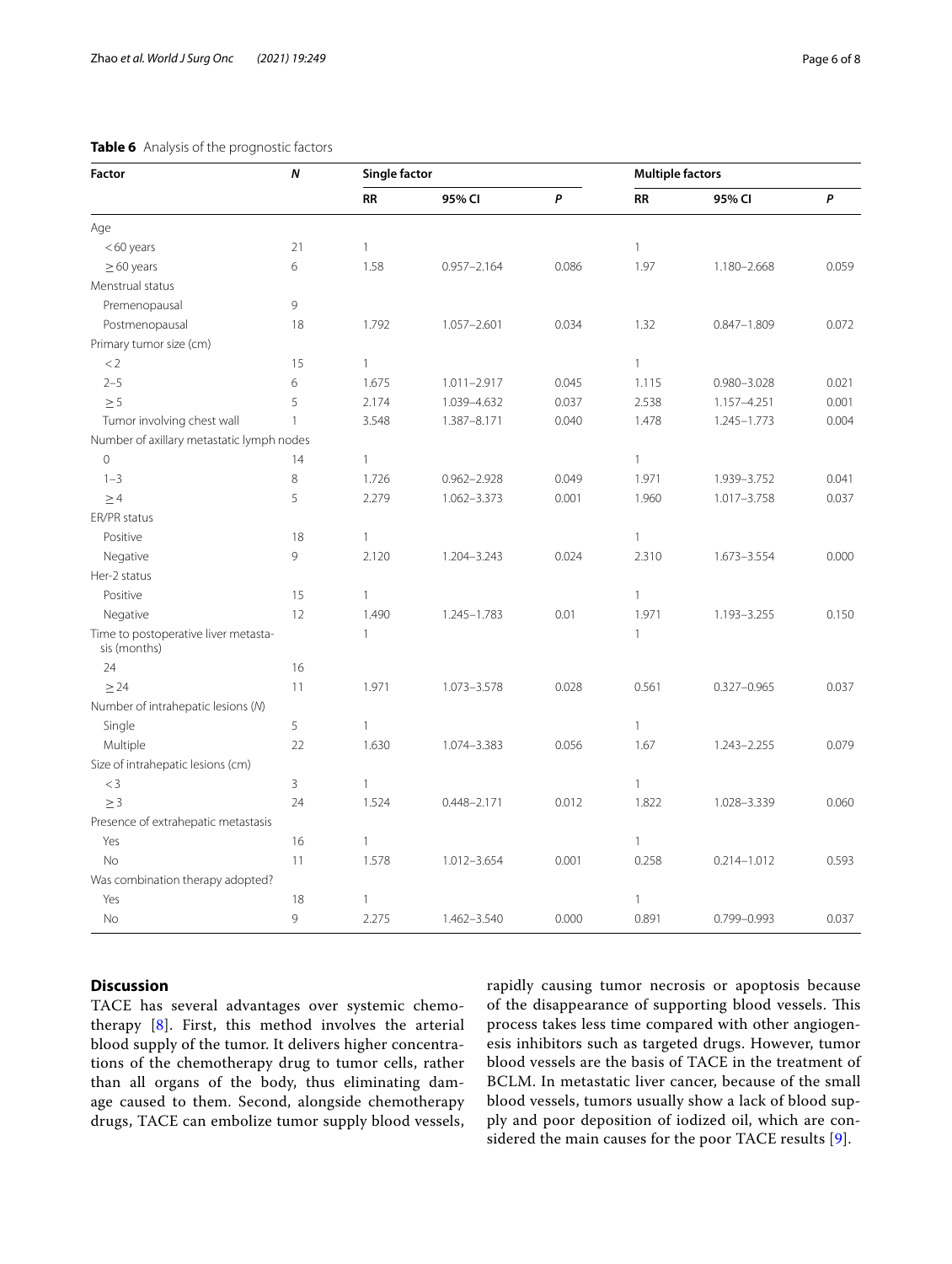In recent years, microparticle-TACE therapy for primary liver cancer and metastatic liver cancer has further improved the tumor response and control rate  $[9-11]$  $[9-11]$ . Our previous research results also confrmed the feasibility of GSMs-TACE in the treatment of metastatic liver cancer  $[5, 12]$  $[5, 12]$  $[5, 12]$ . The results of this study showed that the disease control rate (DCR) of GSMs-TACE treatment for BCLM at 1 month after surgery was 96.30%, and the mOS reached 22 months. Lin et al. reported that when treating BCLM with doxorubicin-loaded microparticles, the mOS reached 17 months, signifcantly better than that with local radiotherapy  $[11]$  $[11]$ . The two points above are considered the main reasons for the efectiveness of this treatment. Absorbable gelatin sponge particles, which are medium-term embolic agents, generally degrade in about 2 weeks. GSMs-TACE can be used for the regional arterial embolization of tumors, which is distinct from the utilization of other types of permanent embolic particles and is equivalent to surgical resection and ablation, as the periphery of the tumor has more activity and is a common site for tumor recurrence [\[13\]](#page-7-6). Gelatin sponge particles have a specifc drug-loading limit [[14](#page-7-7)], and the slow release of chemotherapy drugs can further improve the tumor response rate. In terms of postoperative adverse events, this study shows that postoperative complications of GSMs-TACE were mainly of grades I or II. Compared with that of other methods, the number of interventional treatment sessions was also signifcantly reduced, with more protection to liver and kidney functions. Gelatin sponge particles, as absorbable embolic particles, had no occupying efect in the liver compared with iodized oil, which is conducive to the evaluation of the efficacy after TACE.

This study shows that the mOS after GSMs-TACE was 22.0 months, and the 5-year survival rate was 14.81%. Compared with the mOS in patients with a similar baseline status and in whom other types of TACE methods were used, the treatment results were still satisfactory. Univariate analysis of the prognosis in this study also shows that the prognosis of GSMs-TACE may be better for single tumors and BCLM with tumors smaller than 3 cm or without extrahepatic metastasis, and combined treatment will further improve the prognosis. Therefore, we hold the opinion that GSMs-TACE and other local treatment methods combined with systemic treatment may be more suitable for BCLM, especially for BCLM with lesions less than 3 cm or 5 cm without extrahepatic metastasis. However, this process may require multidisciplinary consultation for successful completion [[15–](#page-7-8) [17\]](#page-7-9), and the study of the mutant circular RNA map also makes treatment of BCLM possible [[17](#page-7-9)].

In summary, GSMs-TACE is feasible for the treatment of BCLM, especially for patients with advanced BCLM who are unsuitable candidates for chemoradiotherapy and surgical resection. This study is a single-center retrospective study with selection bias, and its results are also affected by the small sample size. Therefore, a prospective clinical study with a larger sample size is necessary.

#### **Acknowledgements**

Not applicable.

#### **Authors' contributions**

GSZ: responsible for clinical trial research and paper writing; SL and LY: responsible for patient follow-up and data statistics; JM, RYW, and JB: responsible for experiment management; JZ, JLW, and YWZ: responsible for project design and experimental implementation. All authors read and approved the fnal manuscript.

### **Funding**

None.

## **Availability of data and materials**

All data generated or analyzed during this study are included in this published article.

### **Declarations**

#### **Ethics approval and consent to participate**

The study was approved by the Ethics Committee of Afliated Zhongshan Hospital of Dalian University.

#### **Consent for publication**

All the patients who participate in the study have signed the informed consent.

### **Competing interests**

The authors declare that they have no competing interests.

#### **Author details**

<sup>1</sup>Interventional Medicine Center, Affiliated Zhongshan Hospital of Dalian University, No. 6 Jie Fang Street, Dalian 116001, Liaoning Province, China. 2 <sup>2</sup>Interventional Medicine Center, Linyi Cancer Hospital, 6 East Lingyuan Street, Linyi 276001, Shandong Province, China. <sup>3</sup> Hepatobiliary and Pancreatic Center, Beijing Tsinghua Changgung Hospital, 168 Litang Road, Beijing 102218, Changping District, China. <sup>4</sup> Cancer Treatment Center, Affiliated Zhongshan Hospital of Dalian University, No. 6 Jiefang Street, Dalian 116001, Liaoning Province, China. <sup>5</sup> Medical Imaging Center, The Second Hospital of Dalian Medical University, No. 467 Zhongshan Raod, Shahekou District, Dalian 116044, Liaoning Province, China. <sup>6</sup>Medical Imaging Center, Affiliated Zhongshan Hospital of Dalian University, No. 6 Jie Fang Street, Dalian 116001, Liaoning Province, China.

### Received: 23 February 2021 Accepted: 10 July 2021 Published online: 21 August 2021

#### **References**

- <span id="page-6-0"></span>1. Siegel RL, Miller KD, Jemal A. Cancer statistics, 2018. CA Cancer J Clin. 2018;68:7–30.
- <span id="page-6-1"></span>2. Bale R, Putzer D, Schullian P. Local treatment of breast cancer liver metastasis treated. Cancers (Basel). 2019;11:1341. [https://doi.org/10.3390/cance](https://doi.org/10.3390/cancers11091341) [rs11091341](https://doi.org/10.3390/cancers11091341).
- <span id="page-6-2"></span>3. Yuan Q, Zheng L, Liao Y, et al. Overexpression of CCNE1 confers a poorer prognosis in triple-negative breast cancer identifed by bioinformatic analysis[J]. World J Surg Oncol. 2021;19(1):86.
- <span id="page-6-3"></span>4. Wang M, Zhang J, Ji S, Shao G, Zhao K, Wang Z, et al. Transarterial chemoembolisation for breast cancer with liver metastasis: a systematic review. Breast. 2017;36:25–30.